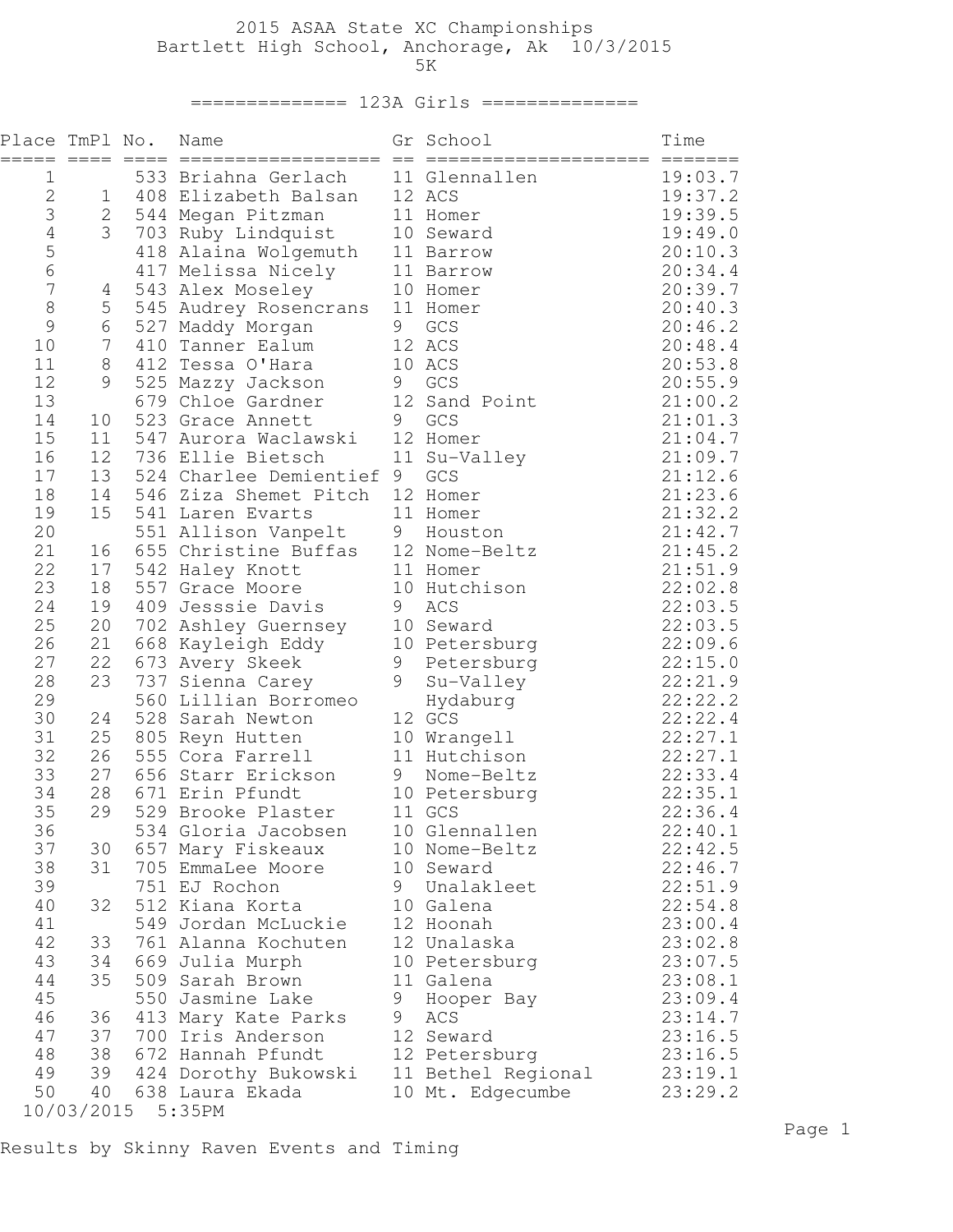# 2015 ASAA State XC Championships Bartlett High School, Anchorage, Ak 10/3/2015

 $5K$ 

#### ============== 123A Girls ==============

| ===== ==== ====<br>$\qquad \qquad \equiv \equiv \equiv \equiv \equiv \equiv \equiv \equiv$<br>23:33.8<br>51<br>514 Julia Riddle<br>11 Galena<br>41<br>52<br>42<br>23:38.4<br>738 Katherine Germaine 10 Su-Valley<br>53<br>43<br>661 Bianca Trowbridge<br>11 Nome-Beltz<br>23:41.9<br>54<br>11 Craig<br>23:45.4<br>479 Aspen Hansen<br>55<br>23:48.9<br>643 Aquinnah Tremblay<br>Nenana<br>56<br>12 Nikolaevsk<br>23:50.1<br>649 Megan Hickman<br>57<br>23:55.2<br>411 Courtney Mitchell<br>12 ACS<br>44<br>9<br>58<br>45<br>414 Ruth Sobek<br>ACS<br>24:01.1<br>12 Skagway<br>59<br>24:05.0<br>716 Alexandra Weber<br>10 Sitka<br>24:08.5<br>60<br>713 Ayla McNeilley<br>9<br>61<br>650 Chelsea Johnson<br>Nikolaevsk<br>24:09.4<br>62<br>12 Wrangell<br>806 Amy Jenson<br>24:10.2<br>46<br>63<br>24:12.5<br>604 Lynn Schaeffer<br>12 Kotzebue<br>12 Bethel Regional<br>64<br>426 Haley O'Brien<br>24:14.2<br>47<br>65<br>432 Sharon Hansen<br>9<br>24:15.1<br>Bristol Bay<br>66<br>12 Mt. Edgecumbe<br>640 Jasmine Jemewouk<br>24:16.3<br>48<br>67<br>49<br>642 Bianca Willis<br>11 Mt. Edgecumbe<br>24:20.6<br>9<br>68<br>526 Jenna Markel<br>GCS<br>50<br>24:20.9<br>69<br>12 Bethel Regional<br>24:21.5<br>51<br>428 Sophie Swope<br>70<br>52<br>639 Rebecca Hollander<br>9<br>24:23.5<br>Mt. Edgecumbe<br>53<br>24:25.5<br>71<br>429 Amber Wade<br>11 Bethel Regional<br>72<br>24:26.0<br>644 Jesslyn West<br>10 Nenana<br>73<br>440 Raini Pinggayak<br>10 Chevak<br>24:33.4<br>605 Moira Sheldon<br>24:33.5<br>74<br>11 Kotzebue<br>75<br>54<br>423 Brittney Boney<br>11 Bethel Regional<br>24:35.3<br>76<br>680 Ester Rivers<br>24:36.1<br>11 Scammon Bay<br>77<br>741 Bernadette Hartley 12 Su-Valley<br>55<br>24:43.8<br>78<br>9<br>735 Shea Matthias<br>Stebbins<br>24:46.3<br>79<br>715 Hailey Jensen<br>11 Skagway<br>24:47.0<br>80<br>25:05.6<br>431 Anna Hansen<br>11 Bristol Bay<br>9<br>81<br>676 Elizabeth Fowler<br>Port Alsworth<br>25:08.7<br>82<br>12 Mt. Edgecumbe<br>56<br>637 Madison Clark<br>25:11.6<br>83<br>802 Kaylauna Churchill 11 Wrangell<br>57<br>25:12.8<br>58<br>9<br>84<br>511 Elizabeth Green<br>25:22.4<br>Galena<br>85<br>59<br>12 Mt. Edgecumbe<br>25:23.6<br>641 Victoria Thomas<br>25:24.4<br>86<br>10 Delta Junction<br>482 Roxanne Marchuk<br>87<br>25:37.2<br>670 Madisyn Parker<br>60<br>10 Petersburg<br>88<br>12 Bethel Regional<br>25:38.2<br>61<br>427 Sophie Poe |  |
|----------------------------------------------------------------------------------------------------------------------------------------------------------------------------------------------------------------------------------------------------------------------------------------------------------------------------------------------------------------------------------------------------------------------------------------------------------------------------------------------------------------------------------------------------------------------------------------------------------------------------------------------------------------------------------------------------------------------------------------------------------------------------------------------------------------------------------------------------------------------------------------------------------------------------------------------------------------------------------------------------------------------------------------------------------------------------------------------------------------------------------------------------------------------------------------------------------------------------------------------------------------------------------------------------------------------------------------------------------------------------------------------------------------------------------------------------------------------------------------------------------------------------------------------------------------------------------------------------------------------------------------------------------------------------------------------------------------------------------------------------------------------------------------------------------------------------------------------------------------------------------------------------------------------------------------------------------------------------------------------------------------------------------------------------------------------------------------------------------------------------------------------------------------------------------------------------------------------------------------------------------------------------------------------------------------------------------------------------------------------------------------------------------------------|--|
|                                                                                                                                                                                                                                                                                                                                                                                                                                                                                                                                                                                                                                                                                                                                                                                                                                                                                                                                                                                                                                                                                                                                                                                                                                                                                                                                                                                                                                                                                                                                                                                                                                                                                                                                                                                                                                                                                                                                                                                                                                                                                                                                                                                                                                                                                                                                                                                                                      |  |
|                                                                                                                                                                                                                                                                                                                                                                                                                                                                                                                                                                                                                                                                                                                                                                                                                                                                                                                                                                                                                                                                                                                                                                                                                                                                                                                                                                                                                                                                                                                                                                                                                                                                                                                                                                                                                                                                                                                                                                                                                                                                                                                                                                                                                                                                                                                                                                                                                      |  |
|                                                                                                                                                                                                                                                                                                                                                                                                                                                                                                                                                                                                                                                                                                                                                                                                                                                                                                                                                                                                                                                                                                                                                                                                                                                                                                                                                                                                                                                                                                                                                                                                                                                                                                                                                                                                                                                                                                                                                                                                                                                                                                                                                                                                                                                                                                                                                                                                                      |  |
|                                                                                                                                                                                                                                                                                                                                                                                                                                                                                                                                                                                                                                                                                                                                                                                                                                                                                                                                                                                                                                                                                                                                                                                                                                                                                                                                                                                                                                                                                                                                                                                                                                                                                                                                                                                                                                                                                                                                                                                                                                                                                                                                                                                                                                                                                                                                                                                                                      |  |
|                                                                                                                                                                                                                                                                                                                                                                                                                                                                                                                                                                                                                                                                                                                                                                                                                                                                                                                                                                                                                                                                                                                                                                                                                                                                                                                                                                                                                                                                                                                                                                                                                                                                                                                                                                                                                                                                                                                                                                                                                                                                                                                                                                                                                                                                                                                                                                                                                      |  |
|                                                                                                                                                                                                                                                                                                                                                                                                                                                                                                                                                                                                                                                                                                                                                                                                                                                                                                                                                                                                                                                                                                                                                                                                                                                                                                                                                                                                                                                                                                                                                                                                                                                                                                                                                                                                                                                                                                                                                                                                                                                                                                                                                                                                                                                                                                                                                                                                                      |  |
|                                                                                                                                                                                                                                                                                                                                                                                                                                                                                                                                                                                                                                                                                                                                                                                                                                                                                                                                                                                                                                                                                                                                                                                                                                                                                                                                                                                                                                                                                                                                                                                                                                                                                                                                                                                                                                                                                                                                                                                                                                                                                                                                                                                                                                                                                                                                                                                                                      |  |
|                                                                                                                                                                                                                                                                                                                                                                                                                                                                                                                                                                                                                                                                                                                                                                                                                                                                                                                                                                                                                                                                                                                                                                                                                                                                                                                                                                                                                                                                                                                                                                                                                                                                                                                                                                                                                                                                                                                                                                                                                                                                                                                                                                                                                                                                                                                                                                                                                      |  |
|                                                                                                                                                                                                                                                                                                                                                                                                                                                                                                                                                                                                                                                                                                                                                                                                                                                                                                                                                                                                                                                                                                                                                                                                                                                                                                                                                                                                                                                                                                                                                                                                                                                                                                                                                                                                                                                                                                                                                                                                                                                                                                                                                                                                                                                                                                                                                                                                                      |  |
|                                                                                                                                                                                                                                                                                                                                                                                                                                                                                                                                                                                                                                                                                                                                                                                                                                                                                                                                                                                                                                                                                                                                                                                                                                                                                                                                                                                                                                                                                                                                                                                                                                                                                                                                                                                                                                                                                                                                                                                                                                                                                                                                                                                                                                                                                                                                                                                                                      |  |
|                                                                                                                                                                                                                                                                                                                                                                                                                                                                                                                                                                                                                                                                                                                                                                                                                                                                                                                                                                                                                                                                                                                                                                                                                                                                                                                                                                                                                                                                                                                                                                                                                                                                                                                                                                                                                                                                                                                                                                                                                                                                                                                                                                                                                                                                                                                                                                                                                      |  |
|                                                                                                                                                                                                                                                                                                                                                                                                                                                                                                                                                                                                                                                                                                                                                                                                                                                                                                                                                                                                                                                                                                                                                                                                                                                                                                                                                                                                                                                                                                                                                                                                                                                                                                                                                                                                                                                                                                                                                                                                                                                                                                                                                                                                                                                                                                                                                                                                                      |  |
|                                                                                                                                                                                                                                                                                                                                                                                                                                                                                                                                                                                                                                                                                                                                                                                                                                                                                                                                                                                                                                                                                                                                                                                                                                                                                                                                                                                                                                                                                                                                                                                                                                                                                                                                                                                                                                                                                                                                                                                                                                                                                                                                                                                                                                                                                                                                                                                                                      |  |
|                                                                                                                                                                                                                                                                                                                                                                                                                                                                                                                                                                                                                                                                                                                                                                                                                                                                                                                                                                                                                                                                                                                                                                                                                                                                                                                                                                                                                                                                                                                                                                                                                                                                                                                                                                                                                                                                                                                                                                                                                                                                                                                                                                                                                                                                                                                                                                                                                      |  |
|                                                                                                                                                                                                                                                                                                                                                                                                                                                                                                                                                                                                                                                                                                                                                                                                                                                                                                                                                                                                                                                                                                                                                                                                                                                                                                                                                                                                                                                                                                                                                                                                                                                                                                                                                                                                                                                                                                                                                                                                                                                                                                                                                                                                                                                                                                                                                                                                                      |  |
|                                                                                                                                                                                                                                                                                                                                                                                                                                                                                                                                                                                                                                                                                                                                                                                                                                                                                                                                                                                                                                                                                                                                                                                                                                                                                                                                                                                                                                                                                                                                                                                                                                                                                                                                                                                                                                                                                                                                                                                                                                                                                                                                                                                                                                                                                                                                                                                                                      |  |
|                                                                                                                                                                                                                                                                                                                                                                                                                                                                                                                                                                                                                                                                                                                                                                                                                                                                                                                                                                                                                                                                                                                                                                                                                                                                                                                                                                                                                                                                                                                                                                                                                                                                                                                                                                                                                                                                                                                                                                                                                                                                                                                                                                                                                                                                                                                                                                                                                      |  |
|                                                                                                                                                                                                                                                                                                                                                                                                                                                                                                                                                                                                                                                                                                                                                                                                                                                                                                                                                                                                                                                                                                                                                                                                                                                                                                                                                                                                                                                                                                                                                                                                                                                                                                                                                                                                                                                                                                                                                                                                                                                                                                                                                                                                                                                                                                                                                                                                                      |  |
|                                                                                                                                                                                                                                                                                                                                                                                                                                                                                                                                                                                                                                                                                                                                                                                                                                                                                                                                                                                                                                                                                                                                                                                                                                                                                                                                                                                                                                                                                                                                                                                                                                                                                                                                                                                                                                                                                                                                                                                                                                                                                                                                                                                                                                                                                                                                                                                                                      |  |
|                                                                                                                                                                                                                                                                                                                                                                                                                                                                                                                                                                                                                                                                                                                                                                                                                                                                                                                                                                                                                                                                                                                                                                                                                                                                                                                                                                                                                                                                                                                                                                                                                                                                                                                                                                                                                                                                                                                                                                                                                                                                                                                                                                                                                                                                                                                                                                                                                      |  |
|                                                                                                                                                                                                                                                                                                                                                                                                                                                                                                                                                                                                                                                                                                                                                                                                                                                                                                                                                                                                                                                                                                                                                                                                                                                                                                                                                                                                                                                                                                                                                                                                                                                                                                                                                                                                                                                                                                                                                                                                                                                                                                                                                                                                                                                                                                                                                                                                                      |  |
|                                                                                                                                                                                                                                                                                                                                                                                                                                                                                                                                                                                                                                                                                                                                                                                                                                                                                                                                                                                                                                                                                                                                                                                                                                                                                                                                                                                                                                                                                                                                                                                                                                                                                                                                                                                                                                                                                                                                                                                                                                                                                                                                                                                                                                                                                                                                                                                                                      |  |
|                                                                                                                                                                                                                                                                                                                                                                                                                                                                                                                                                                                                                                                                                                                                                                                                                                                                                                                                                                                                                                                                                                                                                                                                                                                                                                                                                                                                                                                                                                                                                                                                                                                                                                                                                                                                                                                                                                                                                                                                                                                                                                                                                                                                                                                                                                                                                                                                                      |  |
|                                                                                                                                                                                                                                                                                                                                                                                                                                                                                                                                                                                                                                                                                                                                                                                                                                                                                                                                                                                                                                                                                                                                                                                                                                                                                                                                                                                                                                                                                                                                                                                                                                                                                                                                                                                                                                                                                                                                                                                                                                                                                                                                                                                                                                                                                                                                                                                                                      |  |
|                                                                                                                                                                                                                                                                                                                                                                                                                                                                                                                                                                                                                                                                                                                                                                                                                                                                                                                                                                                                                                                                                                                                                                                                                                                                                                                                                                                                                                                                                                                                                                                                                                                                                                                                                                                                                                                                                                                                                                                                                                                                                                                                                                                                                                                                                                                                                                                                                      |  |
|                                                                                                                                                                                                                                                                                                                                                                                                                                                                                                                                                                                                                                                                                                                                                                                                                                                                                                                                                                                                                                                                                                                                                                                                                                                                                                                                                                                                                                                                                                                                                                                                                                                                                                                                                                                                                                                                                                                                                                                                                                                                                                                                                                                                                                                                                                                                                                                                                      |  |
|                                                                                                                                                                                                                                                                                                                                                                                                                                                                                                                                                                                                                                                                                                                                                                                                                                                                                                                                                                                                                                                                                                                                                                                                                                                                                                                                                                                                                                                                                                                                                                                                                                                                                                                                                                                                                                                                                                                                                                                                                                                                                                                                                                                                                                                                                                                                                                                                                      |  |
|                                                                                                                                                                                                                                                                                                                                                                                                                                                                                                                                                                                                                                                                                                                                                                                                                                                                                                                                                                                                                                                                                                                                                                                                                                                                                                                                                                                                                                                                                                                                                                                                                                                                                                                                                                                                                                                                                                                                                                                                                                                                                                                                                                                                                                                                                                                                                                                                                      |  |
|                                                                                                                                                                                                                                                                                                                                                                                                                                                                                                                                                                                                                                                                                                                                                                                                                                                                                                                                                                                                                                                                                                                                                                                                                                                                                                                                                                                                                                                                                                                                                                                                                                                                                                                                                                                                                                                                                                                                                                                                                                                                                                                                                                                                                                                                                                                                                                                                                      |  |
|                                                                                                                                                                                                                                                                                                                                                                                                                                                                                                                                                                                                                                                                                                                                                                                                                                                                                                                                                                                                                                                                                                                                                                                                                                                                                                                                                                                                                                                                                                                                                                                                                                                                                                                                                                                                                                                                                                                                                                                                                                                                                                                                                                                                                                                                                                                                                                                                                      |  |
|                                                                                                                                                                                                                                                                                                                                                                                                                                                                                                                                                                                                                                                                                                                                                                                                                                                                                                                                                                                                                                                                                                                                                                                                                                                                                                                                                                                                                                                                                                                                                                                                                                                                                                                                                                                                                                                                                                                                                                                                                                                                                                                                                                                                                                                                                                                                                                                                                      |  |
|                                                                                                                                                                                                                                                                                                                                                                                                                                                                                                                                                                                                                                                                                                                                                                                                                                                                                                                                                                                                                                                                                                                                                                                                                                                                                                                                                                                                                                                                                                                                                                                                                                                                                                                                                                                                                                                                                                                                                                                                                                                                                                                                                                                                                                                                                                                                                                                                                      |  |
|                                                                                                                                                                                                                                                                                                                                                                                                                                                                                                                                                                                                                                                                                                                                                                                                                                                                                                                                                                                                                                                                                                                                                                                                                                                                                                                                                                                                                                                                                                                                                                                                                                                                                                                                                                                                                                                                                                                                                                                                                                                                                                                                                                                                                                                                                                                                                                                                                      |  |
|                                                                                                                                                                                                                                                                                                                                                                                                                                                                                                                                                                                                                                                                                                                                                                                                                                                                                                                                                                                                                                                                                                                                                                                                                                                                                                                                                                                                                                                                                                                                                                                                                                                                                                                                                                                                                                                                                                                                                                                                                                                                                                                                                                                                                                                                                                                                                                                                                      |  |
|                                                                                                                                                                                                                                                                                                                                                                                                                                                                                                                                                                                                                                                                                                                                                                                                                                                                                                                                                                                                                                                                                                                                                                                                                                                                                                                                                                                                                                                                                                                                                                                                                                                                                                                                                                                                                                                                                                                                                                                                                                                                                                                                                                                                                                                                                                                                                                                                                      |  |
|                                                                                                                                                                                                                                                                                                                                                                                                                                                                                                                                                                                                                                                                                                                                                                                                                                                                                                                                                                                                                                                                                                                                                                                                                                                                                                                                                                                                                                                                                                                                                                                                                                                                                                                                                                                                                                                                                                                                                                                                                                                                                                                                                                                                                                                                                                                                                                                                                      |  |
| 89<br>62<br>25:50.0<br>742 Frauke Heuton<br>12 Su-Valley                                                                                                                                                                                                                                                                                                                                                                                                                                                                                                                                                                                                                                                                                                                                                                                                                                                                                                                                                                                                                                                                                                                                                                                                                                                                                                                                                                                                                                                                                                                                                                                                                                                                                                                                                                                                                                                                                                                                                                                                                                                                                                                                                                                                                                                                                                                                                             |  |
| 90<br>63<br>760 Taylor Holman<br>26:01.5<br>11 Unalaska                                                                                                                                                                                                                                                                                                                                                                                                                                                                                                                                                                                                                                                                                                                                                                                                                                                                                                                                                                                                                                                                                                                                                                                                                                                                                                                                                                                                                                                                                                                                                                                                                                                                                                                                                                                                                                                                                                                                                                                                                                                                                                                                                                                                                                                                                                                                                              |  |
| 91<br>764 Bridget Nalam<br>26:06.8<br>64<br>10 Unalaska                                                                                                                                                                                                                                                                                                                                                                                                                                                                                                                                                                                                                                                                                                                                                                                                                                                                                                                                                                                                                                                                                                                                                                                                                                                                                                                                                                                                                                                                                                                                                                                                                                                                                                                                                                                                                                                                                                                                                                                                                                                                                                                                                                                                                                                                                                                                                              |  |
| 92<br>26:09.3<br>441 Monica Slats<br>11 Chevak                                                                                                                                                                                                                                                                                                                                                                                                                                                                                                                                                                                                                                                                                                                                                                                                                                                                                                                                                                                                                                                                                                                                                                                                                                                                                                                                                                                                                                                                                                                                                                                                                                                                                                                                                                                                                                                                                                                                                                                                                                                                                                                                                                                                                                                                                                                                                                       |  |
| 93<br>9<br>26:12.6<br>678 Brittany Gardner<br>Sand Point                                                                                                                                                                                                                                                                                                                                                                                                                                                                                                                                                                                                                                                                                                                                                                                                                                                                                                                                                                                                                                                                                                                                                                                                                                                                                                                                                                                                                                                                                                                                                                                                                                                                                                                                                                                                                                                                                                                                                                                                                                                                                                                                                                                                                                                                                                                                                             |  |
| 94<br>11 Su-Valley<br>26:20.6<br>65<br>740 Celeste Harrell                                                                                                                                                                                                                                                                                                                                                                                                                                                                                                                                                                                                                                                                                                                                                                                                                                                                                                                                                                                                                                                                                                                                                                                                                                                                                                                                                                                                                                                                                                                                                                                                                                                                                                                                                                                                                                                                                                                                                                                                                                                                                                                                                                                                                                                                                                                                                           |  |
| 95<br>9<br>26:24.2<br>66<br>803 Helen Decker<br>Wrangell                                                                                                                                                                                                                                                                                                                                                                                                                                                                                                                                                                                                                                                                                                                                                                                                                                                                                                                                                                                                                                                                                                                                                                                                                                                                                                                                                                                                                                                                                                                                                                                                                                                                                                                                                                                                                                                                                                                                                                                                                                                                                                                                                                                                                                                                                                                                                             |  |
| 96<br>12 Newhalen<br>26:28.3<br>645 Sharelle Anelon                                                                                                                                                                                                                                                                                                                                                                                                                                                                                                                                                                                                                                                                                                                                                                                                                                                                                                                                                                                                                                                                                                                                                                                                                                                                                                                                                                                                                                                                                                                                                                                                                                                                                                                                                                                                                                                                                                                                                                                                                                                                                                                                                                                                                                                                                                                                                                  |  |
| 97<br>636 Julie Amaktoolik<br>11 Mt. Edgecumbe<br>26:40.4<br>67                                                                                                                                                                                                                                                                                                                                                                                                                                                                                                                                                                                                                                                                                                                                                                                                                                                                                                                                                                                                                                                                                                                                                                                                                                                                                                                                                                                                                                                                                                                                                                                                                                                                                                                                                                                                                                                                                                                                                                                                                                                                                                                                                                                                                                                                                                                                                      |  |
| 98<br>26:54.5<br>68<br>515 Carolyn Sam<br>12 Galena                                                                                                                                                                                                                                                                                                                                                                                                                                                                                                                                                                                                                                                                                                                                                                                                                                                                                                                                                                                                                                                                                                                                                                                                                                                                                                                                                                                                                                                                                                                                                                                                                                                                                                                                                                                                                                                                                                                                                                                                                                                                                                                                                                                                                                                                                                                                                                  |  |
| 99<br>69<br>26:56.9<br>667 Alexandra Bless<br>11 Petersburg                                                                                                                                                                                                                                                                                                                                                                                                                                                                                                                                                                                                                                                                                                                                                                                                                                                                                                                                                                                                                                                                                                                                                                                                                                                                                                                                                                                                                                                                                                                                                                                                                                                                                                                                                                                                                                                                                                                                                                                                                                                                                                                                                                                                                                                                                                                                                          |  |
| 100<br>70<br>27:00.4<br>660 Daynon Medlin<br>9<br>Nome-Beltz<br>10/03/2015 5:35PM                                                                                                                                                                                                                                                                                                                                                                                                                                                                                                                                                                                                                                                                                                                                                                                                                                                                                                                                                                                                                                                                                                                                                                                                                                                                                                                                                                                                                                                                                                                                                                                                                                                                                                                                                                                                                                                                                                                                                                                                                                                                                                                                                                                                                                                                                                                                    |  |

Results by Skinny Raven Events and Timing